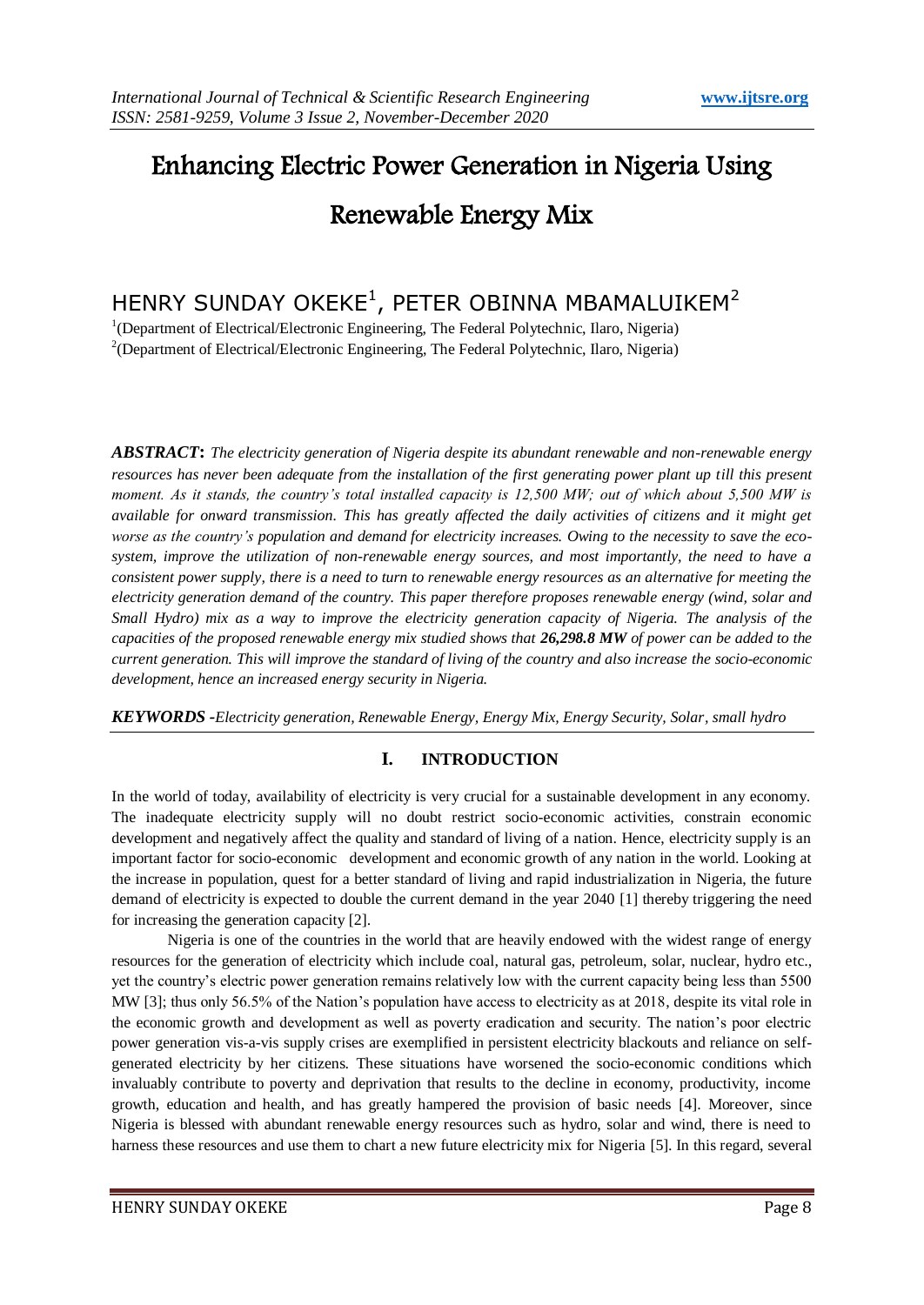journals, conference papers, and other materials relating to the subject matter were reviewed for gathering appropriate information to develop a broader insight and comprehension for proper inference.

Moreover, it was seen from literatures that Nigeria has about 12,500 MW of installed generation capacity, of which about 5,500 MW is available for onward transmission. Meanwhile, the total electric power demand of the Nation was estimated to be 45 GW. To this end, there is absolutely need to source for alternative means of increasing the generation capacity. Thus, the renewable energy sources.This paper therefore aims at providing vital information that would assist Nigeria government and electricity utility operators in charting a new course for electric power generation for sustainable development.

#### **II. ELECTRIC POWER GENERATION IN NIGERIA**

The electric power generation in Nigeria can be traced back to 1898, when the first generating power plant with a total capacity of 60 kW was installed in Marina, Lagos. From then, the idea and plan to build and install different electric power stations kick-started in various part of the country and soon afterwards more Power Plants were installed [6]. During this period, the government of generation and supply of electricity was run by the public works Department and some Native authority; thus, it remained separate operational entities around various regions for several years. This eccentricity of electricity generation and supply was brought to an end in 1946 when the public works Department ceased to have control over the operation of the electricity generating plants and distribution system in the country. Consequently, the Nigerian Government Electricity undertaking was immediately established to take over the assets and liabilities of electric power generation and supply in Lagos. Four years later (1950), a central body - the Electricity Corporation of Nigeria (ECN) was established to take over all the various electricity generation outlets within the country[4].

More so, with the increase in demand for electricity, some projects were carried out in Ijora, Oji River, Kano and Ibadan power stations to improve availability and quality of electric power generation. In addition to further increase the electric power generation, the Nigeria government established Niger Dams Authority (NDA) with an act of parliament enacted in 1962 and saddled it with the responsibility of generating electric power using hydro. This led to the creation and completion of Kainji Dam in 1969 [7]. Furthermore, ECN and NDA was merged in 1972 to form a unified body known as National Electric Power Authority (NEPA)[8]. The network continued to grow under NEPA and the growth experienced by NEPA is reflected in the number of



generating stations built across the country – Fig. 1.

#### **Figure 1:** Key Power Stations in Nigeria **Source:** [8]

Despite the effective role of NEPA in the nation's socio-economic development and in steering the Nation into a greater industrial society, the problem of insufficient power generation to meet the consumer's demand of electric power persists. Hence, between 1978 and 1983, the Federal Government had sponsored two panels of enquiry to fashion out models of restructuring NEPA into an independent unit which was tailored towardsprivatizing it out of monolithic nature [9]**;**[10]. The outcome of these panels of enquiry was theunbundling and privatization of the national power utility company into eighteen (18) companies – Table 1.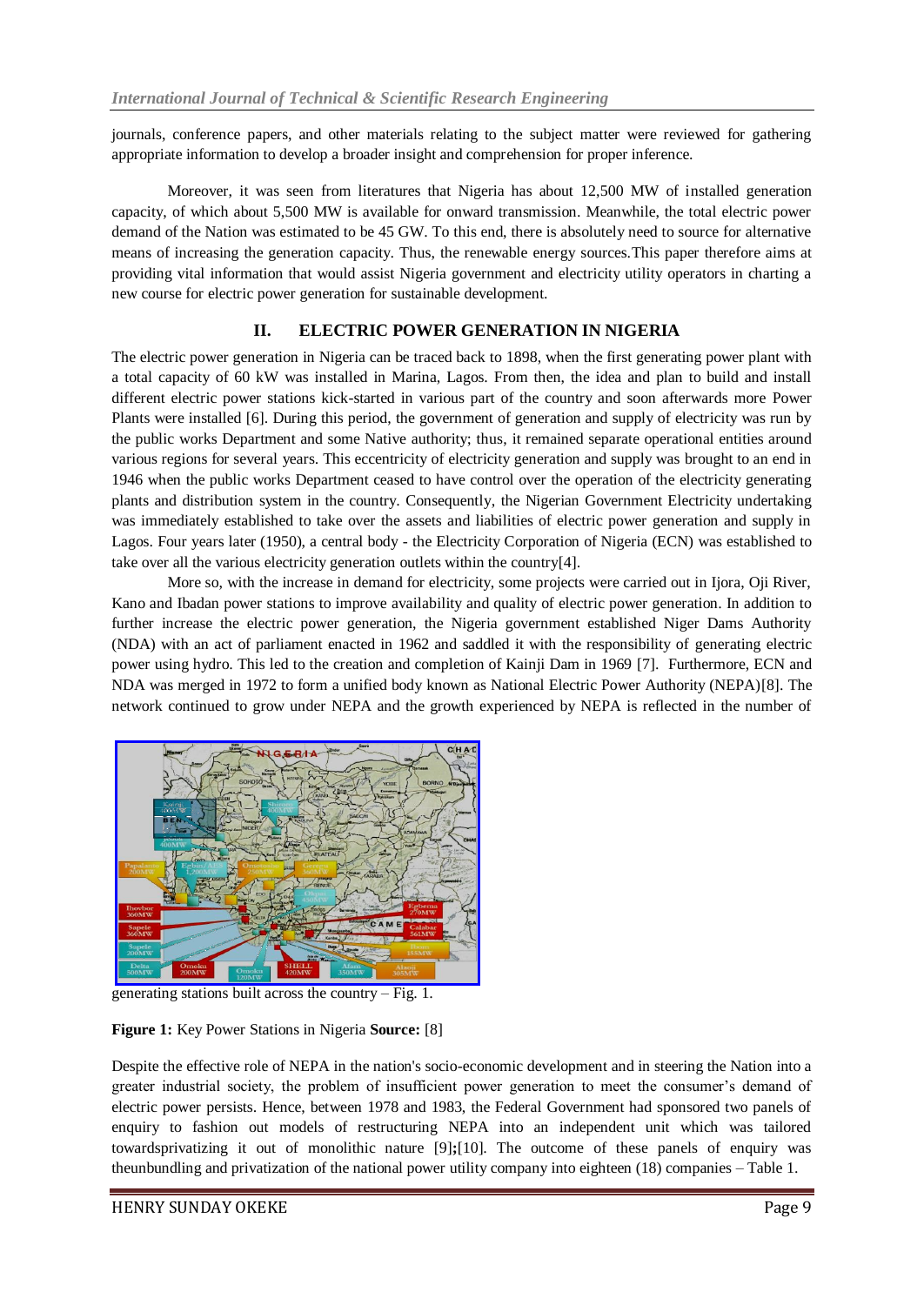| <b>Generating Companies</b><br><b>Transmission company</b><br><b>Distribution Companies</b> |  |
|---------------------------------------------------------------------------------------------|--|
| Abuja Electricity Distribution<br><b>Egbin Electricity Generating</b>                       |  |
| Company (AEDC)<br>Company (EEGC)                                                            |  |
| <b>Sapele Electricity Generating</b><br><b>Benin Electricity Distribution</b>               |  |
| Company (SEGC)<br>Company (BEDC)                                                            |  |
| Eko Electricity Distribution                                                                |  |
| Company (EKEDC)                                                                             |  |
| <b>Enugu Electricity Distribution</b><br><b>Ughelli Electricity Generating</b>              |  |
| Company (ENEDC)<br>Company (UEGC)                                                           |  |
| <b>Ibadan Electricity Distribution</b>                                                      |  |
| Company (IBEDC)<br>Transmission company of Nigeria                                          |  |
| Ikeja Electricity Distribution<br><b>Afam Electricity Generating</b><br>(TCN)               |  |
| Company (IKEDC)<br>Company (AEGC)                                                           |  |
| Jos Electricity Distribution                                                                |  |
| Company (JEDC)                                                                              |  |
| Kaduna Electricity Distribution<br><b>Shiroro Electricity Generating</b>                    |  |
| Company (KDEDC)<br>Company (SEGC)                                                           |  |
| Kano Electricity Distribution                                                               |  |
| Company (KNEDC)                                                                             |  |
| <b>Kainji Electricity Generating</b><br>Port-Harcout Electricity                            |  |
| <b>Company (KEGC)</b><br>Distribution Company (PHEDC)                                       |  |
| <b>YolaElectricity Distribution</b>                                                         |  |
| Company (YEDC)                                                                              |  |

**TABLE 1:** Current NigeriaGeneration, Transmission and Distribution Companies

**Source**:[11]

#### **III. THE RENEWABLE ENERGY**

Renewable energy is a clean energy derived from nature. Its advantages include but not limited to ability to be replenished, lowers reliance on foreign energy sources, has numerous health and environmental benefits, saves money and generates additional employment opportunities[12].Nigeria is endowed with abundant renewable energy resources; the ones having modern technologies that are currently being explored are solar energy, wind energy and small hydro. Research shows that in few years to come, renewable energy as a source of electric power generation will predominately rule the word [13]; [14]. This paper looks at the potentials in solar, wind and small hydro in Nigeria and use it to show how much electric power can be added to our national grid.

#### **IV. POTENTIALS OF THE RENEWABLE ENERGY SOURCES**

#### 4.1 SOLAR ENERGY POTENTIALS

Solar energy,isone of the most promising renewableenergy sources owing to its apparent limitless potential. Nigeria is endowed with an average daily sunshine of 5 hours at the coastal areas and 9 hours at the far north and an estimated average daily solar radiation of 5.5 kW/m<sup>2</sup>/day at the coastal areas and 7.0 kW/m<sup>2</sup>/day at the northern border. Figure 2 depicts the average sun hour's map of the country. Consequently, with an average solar radiation of 19.8 MJm<sup>-2</sup>, an estimated average sunshine of 9 hours in the northern part,  $6^1$ <sub>2</sub> hours per day in the remaining part and an average flux 5.55 kWh per square meter, Nigeria is capable of generating up to 190.55TWh energy for a year, if only 1% of its landmass is covered with solar modules. This amount of power is over 300 times the current grid electricity consumption [15]; [16];[12].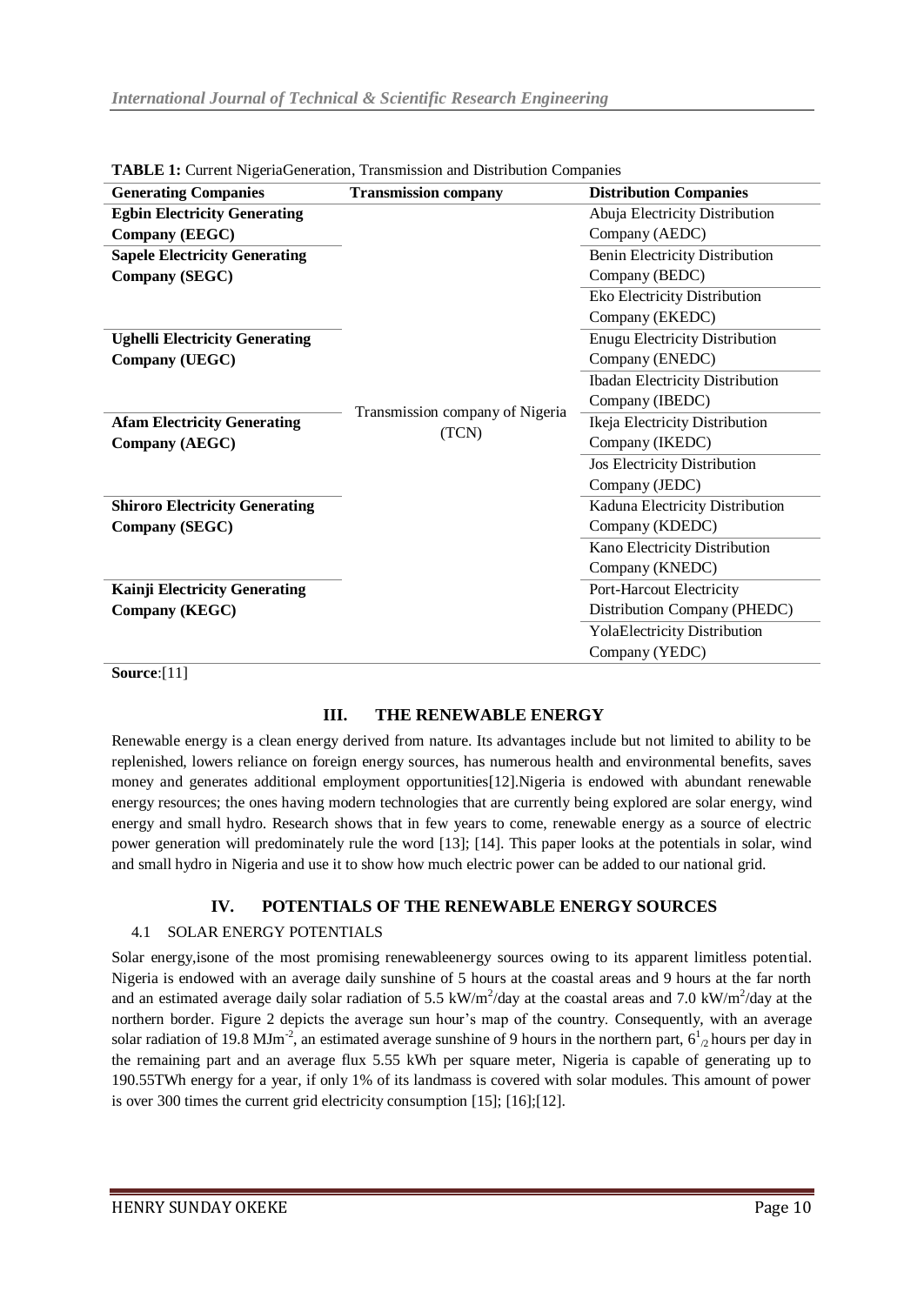

**Figure 2**: The average sun hour's map of Nigeria, **Source**:[4].

#### **4.2 WIND ENERGY POTENTIALS**

Wind energy may be seen as a sustainable form of energy since the earth cannot run out of wind. Electricity may be derived from wind using wind turbines connected to an alternator. The recent development of wind technologies has made it a viable means of electricity generation[17]. In Nigeria, it is observed that wind energy is not commonly used as a means of generating electricity in Nigeria. However, owing to the vast wind speed in some areas within the country, its potentials can be utilized efficiently[18]. Table 2 shows the wind speed of some areas in the country; Figure 3 is a graphical representation of the data while Table 3 shows the estimated wind energy potentials and the potential generation capacity for some selected states in the Country.

| <b>STATIONS</b>                 | WIND SPEED (m/s) |
|---------------------------------|------------------|
| <b>Sokoto/Badage</b>            | 5.4              |
| <b>Jos Airport/Kassa</b>        | 5.2              |
| Southern part of Jos            | 5.0              |
| <b>Funtua, Kano State</b>       | 4.9              |
| <b>Maiduguri</b>                | 4.7              |
| Lekki beach, Lagos              | 4.7              |
| <b>Enugu/Nineth mile corner</b> | 4.6              |
| <b>Umudike, Abia State</b>      | 5.4              |
| <b>Ibadan</b> , Oyo State       | 2.9              |
|                                 |                  |

**Table 2**: Wind speed at various measurement stations.

**Source**: [19]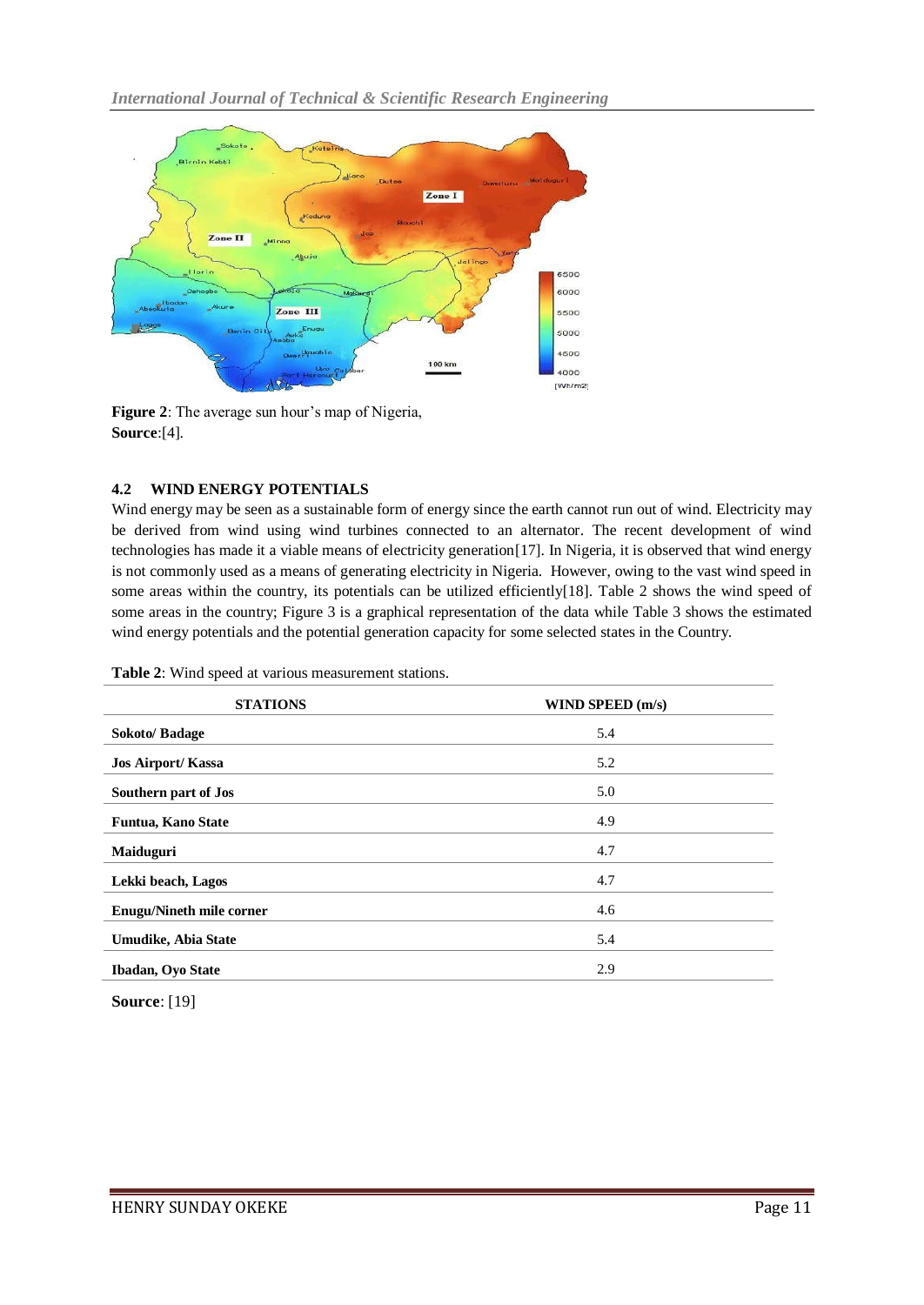

**Figure 3**: Graphical representation of some stations in Nigeria with their wind speed(m/s)

| <b>Selected</b> | Area     | Wind   | <b>Effective</b> | $1\%$    | <b>Potential</b> | <b>Potential</b> |
|-----------------|----------|--------|------------------|----------|------------------|------------------|
| <b>State</b>    | $(km^2)$ | Area   | <b>Wind Area</b> | Area     | Capacity(MW)     | Generation       |
|                 |          | $(\%)$ | $(km^2)$         | $(km^2)$ |                  | (MWh/Yr)         |
| Adamawa         | 37957    | 45     | 17080            | 170      | 854              | 2244             |
| <b>Bauchi</b>   | 48197    | 50     | 24098            | 240      | 1204             | 3166             |
| <b>Borno</b>    | 72767    | 100    | 72767            | 727      | 3638             | 9561             |
| Gombe           | 17428    | 100    | 17428            | 174      | 871              | 2290             |
| Jigawa          | 23415    | 100    | 23415            | 234      | 1170             | 3076             |
| Kaduna          | 44217    | 60     | 26530            | 265      | 1326             | 3486             |
| Kano            | 20389    | 90     | 18350            | 183      | 917              | 2411             |
| <b>Kastina</b>  | 23822    | 100    | 23822            | 238      | 1191             | 3130             |
| Kebbi           | 36320    | 25     | 9080             | 90       | 454              | 1193             |
| <b>Plateau</b>  | 26539    | 90     | 23885            | 238      | 1194             | 3138             |
| <b>Sokoto</b>   | 32146    | 90     | 28931            | 289      | 1446             | 3801             |
| <b>Taraba</b>   | 59180    | 40     | 23672            | 236      | 1183             | 3110             |
| Yobe            | 44880    | 100    | 44880            | 448      | 2244             | 5897             |
| <b>Zamfara</b>  | 33667    | 80     | 26933            | 269      | 1346             | 3539             |
| <b>Total</b>    |          |        |                  | 3808     | 19043            | 50046            |

**TABLE 3**:Estimated wind Energy potentials for some states

As seen from Table 3, the country will generate about **50.046 GWh** of Energy in a year. This will go a long way in improving the generation capacity of the country.

### **4.3 HYDRO ENERGY POTENTIALS**

Hydropower rely on the potential energy of flowing water head. The water turbines which convert the potential energy of water heads are coupled to suitable generators which converts the mechanical power of the shaft to electricity. Hydro power is the most widely used form of renewable energy globally, accounting for about 20 percent of global electricity generation [21]. In Nigeria, hydro power has the biggest potential sources of electricity but these potentials remain largely untapped because of the country's preference for large dams [22]. To this end, the adoption of a new approach to hydroelectricity generation that involves the use of cost effective, easy to erect and ecological friendly small hydro power plants is not being looked into. Hydro power can be categorized according to the water flow in Nigeria as:

- Small hydro  $-$  > 2 MW  $\leq$  10 MW
- $ext{Mini}$  hydro ≥ 100 KW ≤ 2 MW
- micro hydro  $\geq$ 5 KW ≤ 100 KW
- Pico hydro  $< 5$  KW

To buttress this point, Table 4 depicts some of the small hydro potentials in some states in Nigeria.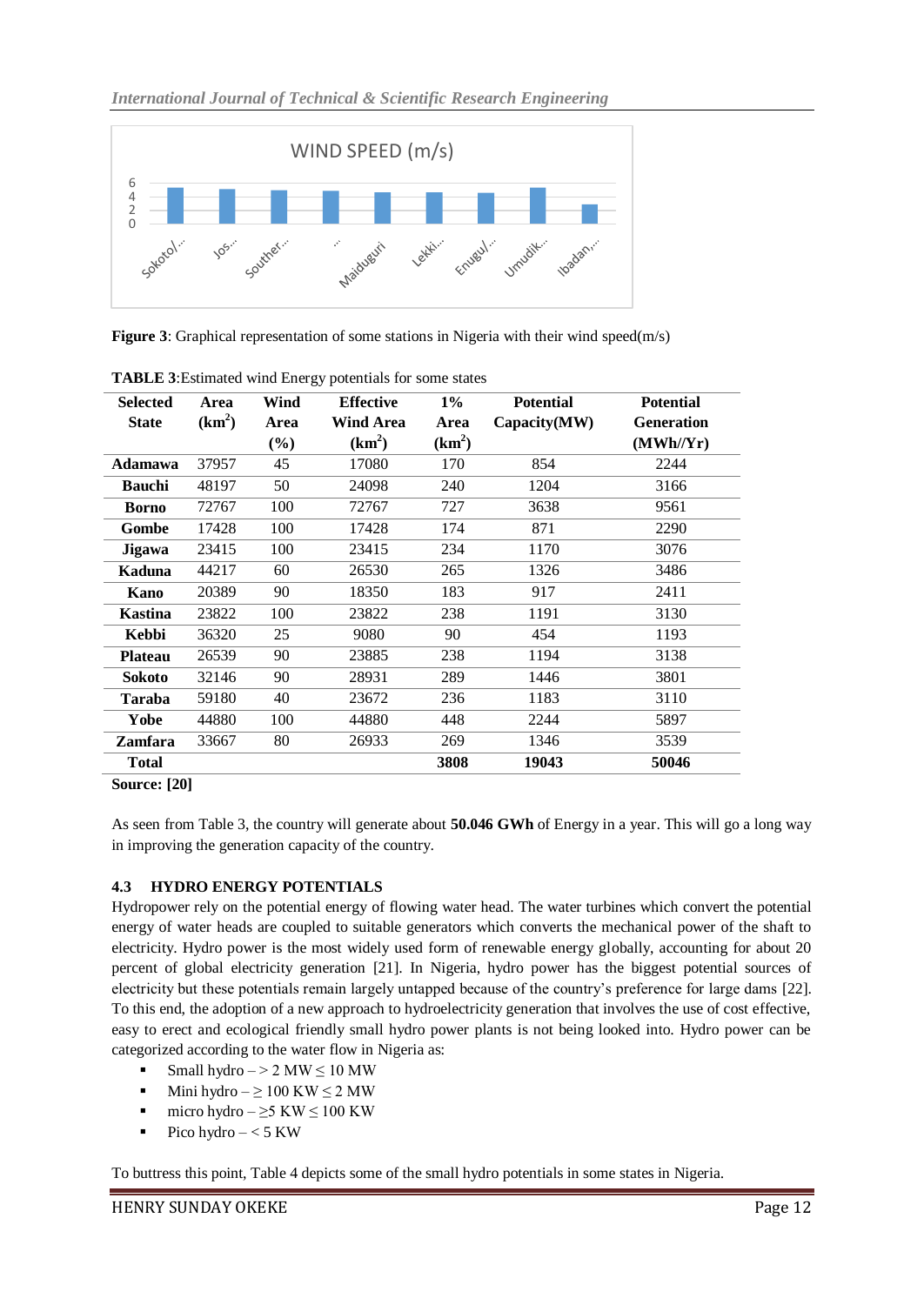| S/N                     | <b>State</b>       | <b>Potential Sites</b> | <b>Cumulative Power Estimate</b> |
|-------------------------|--------------------|------------------------|----------------------------------|
|                         |                    |                        | (MW)                             |
| $\mathbf{1}$            | Adamawa            | 3                      | 28.6                             |
| $\overline{2}$          | Akwa Ibom          | $\overline{13}$        | $\overline{300}$                 |
| $\overline{\mathbf{3}}$ | Bauchi             | 20                     | 42.6                             |
| $\overline{\mathbf{4}}$ | Benue              | $\overline{19}$        | 69.2                             |
| $\overline{\mathbf{5}}$ | <b>Cross River</b> | $\overline{18}$        | 258.1                            |
| 6                       | Delta              | 10                     | 70.0                             |
| $\overline{7}$          | Ebonyi             | $\overline{5}$         | 1.4                              |
| $\bf 8$                 | Edo                | $\overline{5}$         | 3.8                              |
| $\boldsymbol{9}$        | Ekiti              | $\overline{6}$         | $\overline{1.3}$                 |
| 10                      | Enugu              | 10                     | 20.5                             |
| 11                      | FCT                | 6                      | $\overline{8.0}$                 |
| 12                      | Gombe              | $\overline{2}$         | 35.1                             |
| $\overline{13}$         | Imo                | $\overline{71}$        | 90.8                             |
| 14                      | Kaduna             | $\overline{19}$        | $\overline{59.2}$                |
| $\overline{15}$         | Kano               | 28                     | 46.2                             |
| 16                      | Borno              | 28                     | 20.8                             |
| 17                      | Katsina            | 11                     | 234.3                            |
| 18                      | Kebbi              | $\mathbf{1}$           | 5.0                              |
| 19                      | Kogi               | $\overline{2}$         | 1.1                              |
| 20                      | kwara              | $\overline{12}$        | 38.8                             |
| 21                      | Nassarawa          | $\overline{3}$         | $\overline{1.5}$                 |
| 22                      | Niger              | $\overline{30}$        | 117.6                            |
| 23                      | Ogun               | 13                     | 15.6                             |
| 24                      | Ondo               | $\mathbf{1}$           | 1.3                              |
| 25                      | Osun               | 8                      | 2.6                              |
| 26                      | Oyo                | $\overline{3}$         | 1.1                              |
| 27                      | Plateau            | $\overline{32}$        | 110.4                            |
| 28                      | Sokoto             | 22                     | 30.6                             |
| 29                      | Taraba             | $\overline{9}$         | 134.7                            |
| 30                      | Yobe               | $\overline{5}$         | 15.0                             |
| 31                      | Zamfara            | $\overline{16}$        | 34.8                             |
| 32                      | Gongola            | 38                     | 162.7                            |
|                         | <b>TOTAL</b>       |                        | 1962.7                           |

|  | TABLE 4:Small Hydro Potential Sites in Nigeria |  |
|--|------------------------------------------------|--|
|  |                                                |  |

**Source:** [23]; [24]

#### **V. RESULTS AND DISCUSSION**

From the study, it is obvious that there is a countless prospect for power generation through the available renewable energy resources in wind, solar and small hydro. The exploitable renewable energy (wind, solar and hydro) potentials in Nigeria is shown in Table 5.

| S/N | Renewable Energy Sources | Potential Power Generation (MW) |
|-----|--------------------------|---------------------------------|
|     | Solar                    | 5293.1                          |
|     | Wind                     | 19043                           |
| 2   | Small Hydro              | 1962.7                          |
|     | <b>TOTAL</b>             | 26298.8                         |

HENRY SUNDAY OKEKE Page 13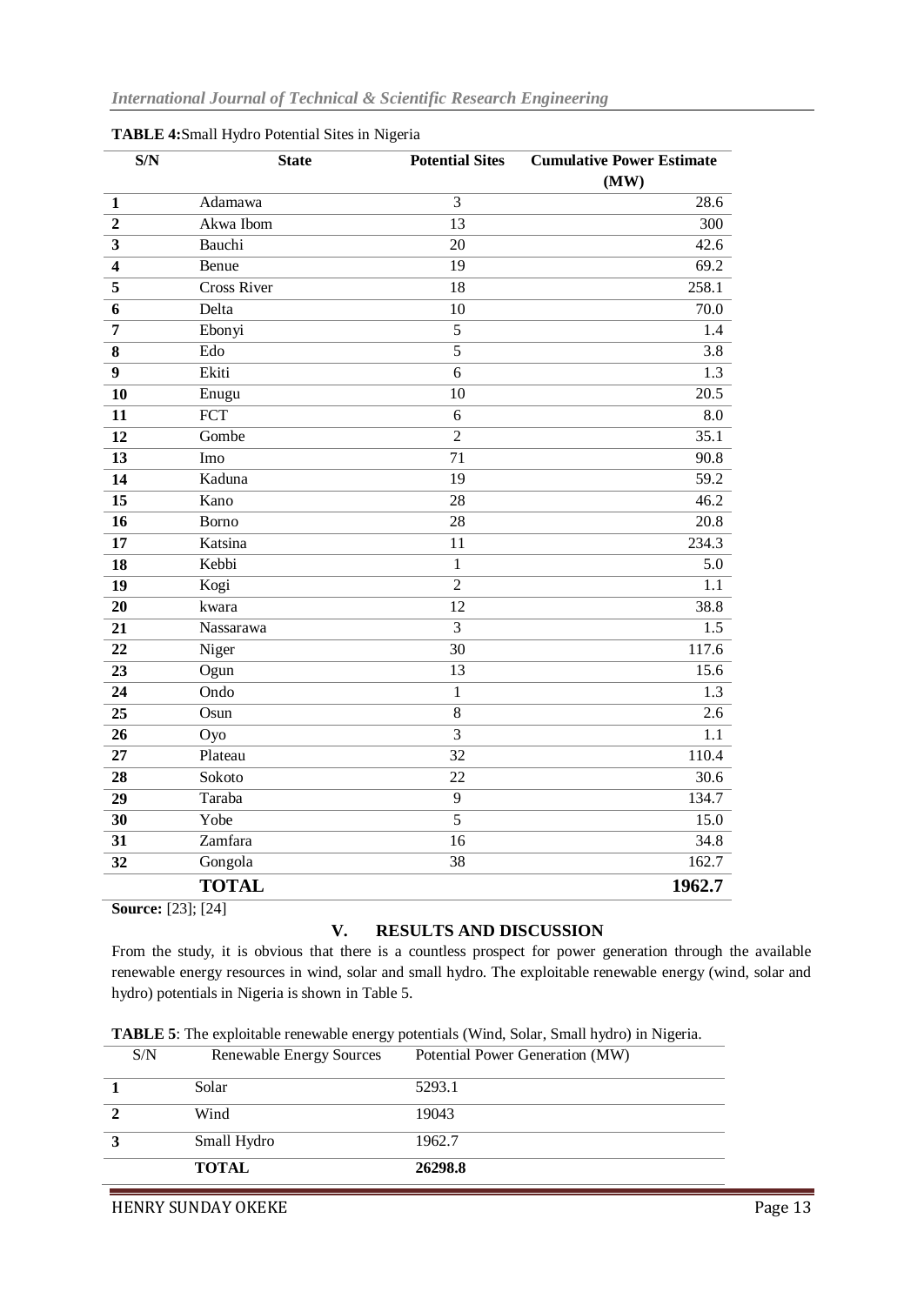Following this estimation, a total of **26298.8 MW** can be conveniently generated in the country. Going by the current country's generation capacity, the energy mix outlook will increase the generation capacity by over 300%. Table 6 presents a comparison between the estimated country's energy demand, Current capacity from the existing generating Plant and the potential generation capacity using the renewable energy mix discussed while figure 4 further explains this using a pie chart.

**TABLE 6**: A comparison made between the estimated country's energy demand, Current capacity from the existing generating Plant and the potential generation capacity using the renewable energy mix discussed.

| <b>DESCRIPTION</b>                            | <b>GENERATION CAPACITY (MW)</b> |
|-----------------------------------------------|---------------------------------|
| Estimated country's energy demand             | 45000                           |
| Current capacity from the existing generating | 5500                            |
| <b>Plant</b>                                  |                                 |
| Potential generation capacity from wind,      | 26298.8                         |

**solar and small hydro**



**Figure 4**: Graphical representation of the estimated country's demand, Current capacity and the potential generation capacity using renewable the energy sources discussed.

#### **VI. CONCLUSION**

From the energy outlook of Nigeria, it is evident that Nigeria is blessed with abundant resources of fossil fuels as well as renewable energy. Nevertheless, the nation does not generate enough electricity to support the entire population demand. As a result, there is a necessity to encourage the involvement of energy mix to improve grid electricity generation and also conserve the ecosystem [25]. It is seen that the day to day activities of man revolves around the availability of energy, hence there is a rapid need to turn to renewable energy sources as an alternative to the degrading power supply system in the Country. This will increase the standard of living of the citizens and also boost the Nation's GDP. More so, the government has to intensify further implementation of renewable energy efficiency programs in order to ensure the sustainability of electricity generation and economic development of the country.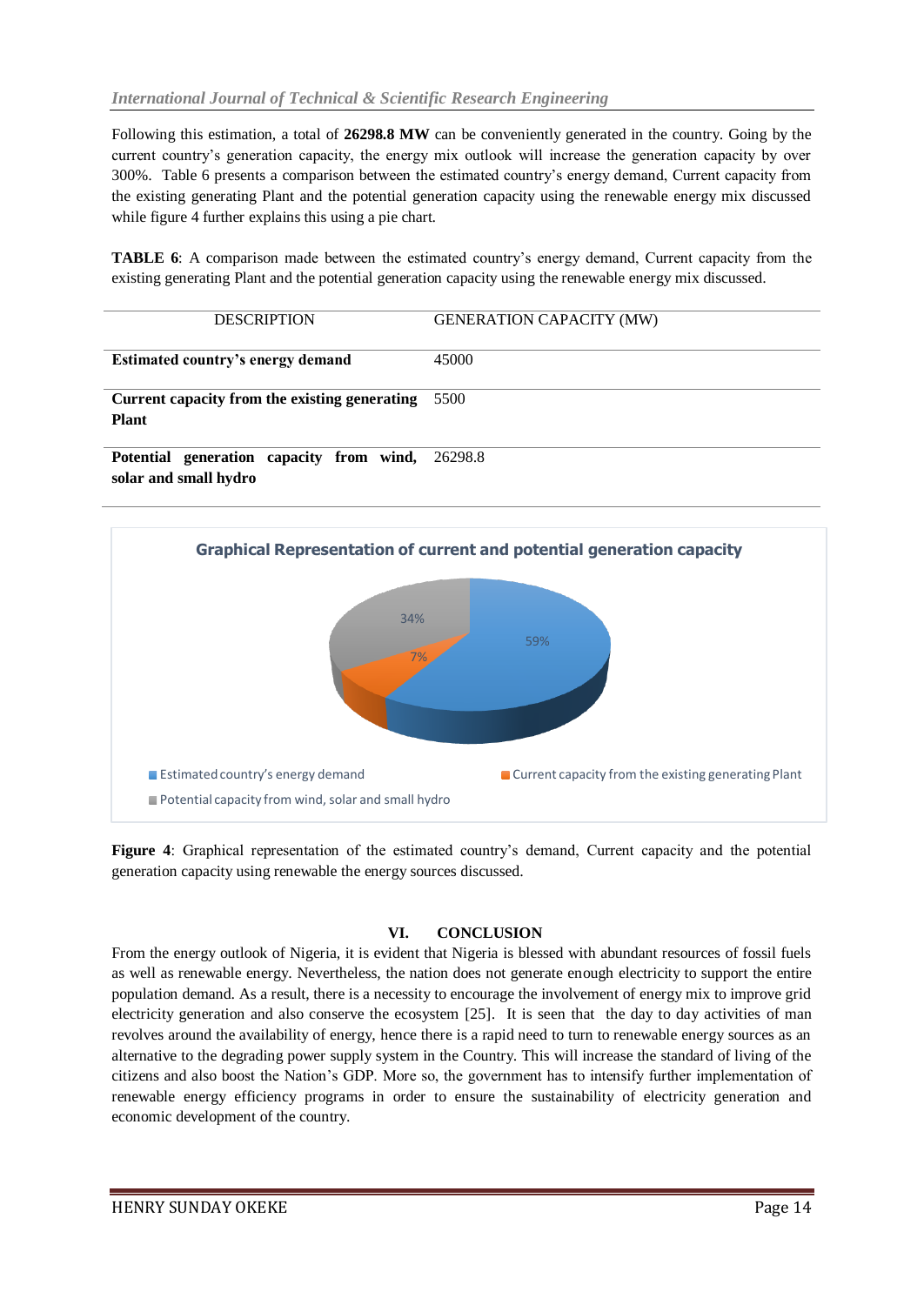#### **REFERENCES**

- [1.] Maduko, C. F., & Akuru, U. B. (2013). Future Trends on Global Energy Demand. *ES4PG Conference*, *July 2013*.
- [2.] Emodi, V.N., Yusuf, S.D., & Boo, K.J (2014)*. The necessity of the Development of Standards for Renewal Energy Technologies in Nigeria. Smart Grid and Renewable Energy, 5(11), 259-274.*
- [3.] Bello-Imam F.C (2009). *Remote area power supply in Nigeria: the prospects of solar energy. Renewable Energy, 18(19), 491-500.*
- [4.] Oseni, M.O. (2011). *An analysis of the Power Sector Performance in Nigeria. Renewable and Sustainable Energy Reviews, 15(9), 4765-4774.*
- [5.] Oseni, M.O.(2012) *"Improving household's access to electricity and energy consumption pattern in Nigeria: Renewable energy alternative"* Renewable and sustainable Energy Reviews16(2012) pp3967-3974
- [6.] Vincent, E.N., &Yususf, S.D. (2014). *Integrating Renewable Energy and Smart Grid Technology into the Nigerian Electricity and system. Energy sources and Renewable Energy, 2014.*
- [7.] Bohi O.A &Tohman P., (2006).*Prospects of wind energy in Nigeria. Ph.D thesis (unpublished), University of Nigeria, Nsukka.*
- [8.] Labo, H. S. (2010). *Current Status and Future Outlook of the Transmission Network.* Nigeria: Investors' Forum for the Privatization of PHCN Successor Companies. Retrieved fromhttp://www.Transmission/Company/of/Nigeria/Investor/Forum-Presentation
- [9.] Oluseyi, P.O. (2010).*Solving the technical problems facing electrical energy development in Nigeria. Ph.D. thesis(unpublished), University of Lagos, Akoka.*
- [10.] Mohammed Y.S., Mustapha M.W., & Bashir, N., (2006). *Renewable Energy resources for distributed power generation in Nigeria; a review of the potential. Renewable and sustainable Energy Reviews, 22 (15), pg 25-30*
- [11.] Chinedum, O.M., & Williams.,(2011), *Electricity Generation and Distribution: Technical Issues and Solutions.pp 7934-7941.*
- [12.] Christie, E., Ademola, A., Olayinka, A,(2015), *The Daunting Challenges of the Nigerian Electricity Supply Industry. Journal of Energy Technology and Policy pp 25-32.*
- [13.] Karabuğa, A., Yakut, G., Selbaş, R., Prof, A., Üçgül, İ., & Prof, A. (2015).*RENEWABLE ENERGY SOLUTIONS FOR TOURISM. 7881(March), 188–194.*
- [14.] Abam, F., Nduka, N. B., Ohunakin, O. S., & Ojomu, S. A. (2014). *Energy resource structure and on-going sustainable development policy in Nigeria: A review*. *June*[. https://doi.org/10.1007/s40095-014-0102-8.](https://doi.org/10.1007/s40095-014-0102-8)
- [15.] Oghogho, I., Sulaimon, O., Egbune, D., & V, K. A. (2014). *SOLAR ENERGY POTENTIAL AND ITS DEVELOPMENT FOR SUSTAINABLE ENERGY GENERATION IN NIGERIA : A ROAD MAP TO ACHIEVING THIS FEAT*. *5*(2), 61–67.
- [16.] Nnaji., & Unachukwe(2010) *"Energy efficiency and the Nigerian Economy:The need for an integrated approach".*  Nigerian Journal of Solar Energy, Vol 21 pp179-181
- [17.] Bohdanowicz, P. (2014). *RENEWABLE ENERGY FOR SUSTAINABLE TOURISM*. *January 2001*.
- [18.] West, S. (2011). *Assessment of Wind Power Potential and Wind Electricity Generation Using WECS of Two Sites in*. *1*(2), 78–9
- [19.] Felix, A. A., Akinbulire, T. O., Abdulkareem, A., & Awosope, C. O. A. (2012). *International Electrical Engineering Journal (IEEJ) Vol. 3 (2012) No. 1, pp. 595-601 ISSN 2078-2365*
- [20.] Idris, N. A. (2012). *Nigeria ' s Wind Energy Potentials : the Path to a Diversified Electricity Generation-Mix*. *International Journal of Modern Engineering Research (IJMER) www.ijmer.com Vol.2, Issue.4, July-Aug. 2012 pp-2434-2437 ISSN: 2249-664*
- [21.] Ogunsina, J.P. (2015) Solar Energy: A necessary investment in a Developing Economy. **International Journal of** *Sustainable Energy, 25(1), 23-31*